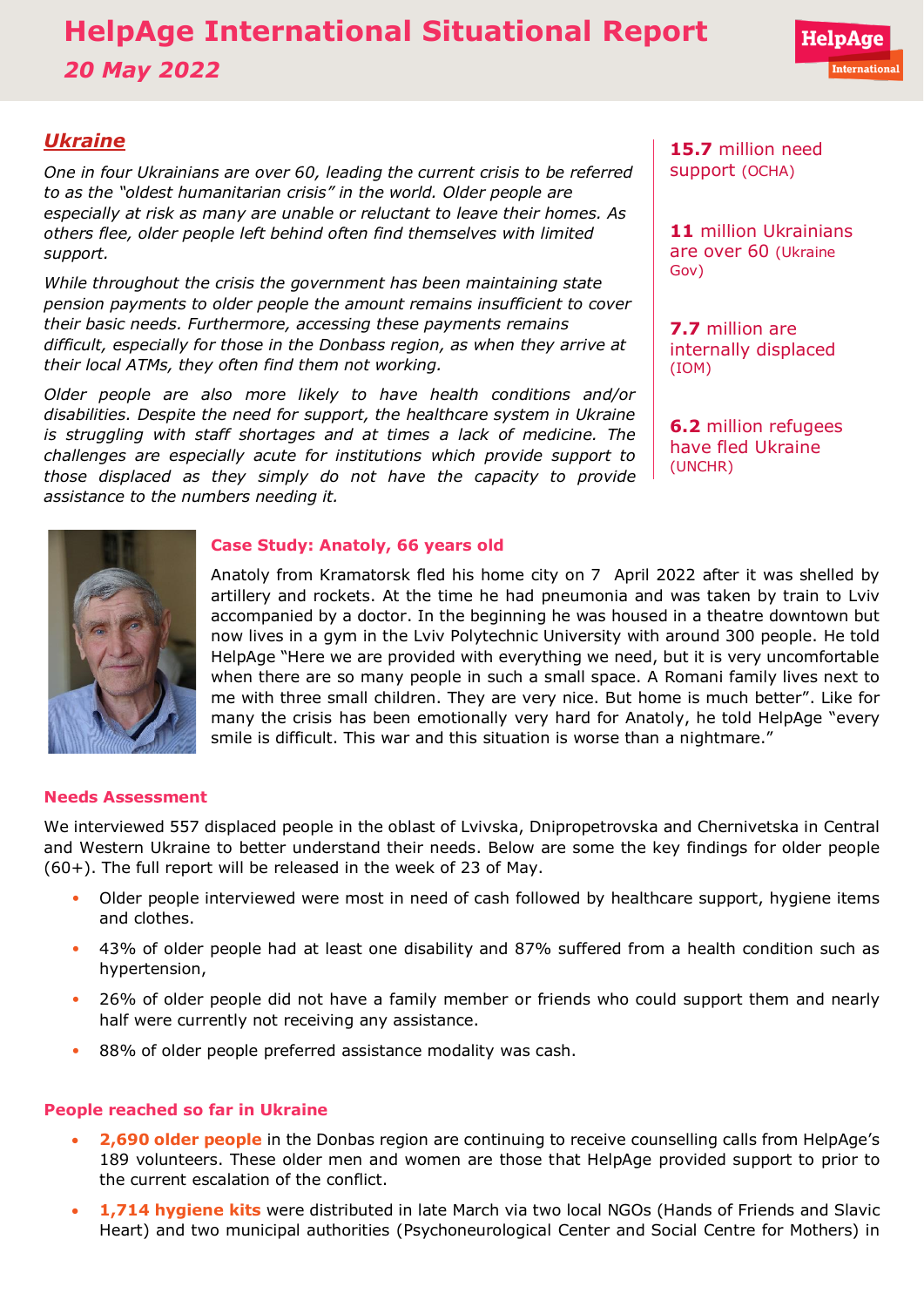the Donetsk Oblast of eastern Ukraine. These kits include adult diapers, personal protective equipment, and absorbent pads.

#### **HelpAge plans**

- In June and July, with partners Turbota pro Litnih v Ukraini (TLU) and Right to Protection, HelpAge will provide over 35,000 internally displaced people with food and hygiene kits in Lvivska, Ivano-Frankivska, Chernihivska, and Dnipropetrovska Oblasts.
- At the end of May, HelpAge plans to provide 2,220 supermarket vouchers at the equivalent of £60 as a one-off amount to at risk families.
- HelpAge has also recently set up of office's in Lviv and Dnipro and it currently recruiting new local staff to help deliver future programmes at speed and scale.

#### **Partners in Ukraine**

**[Right to Protection](https://r2p.org.ua/)** has been a leading voice standing up for the rights of those most at risk in Ukraine since 2001. Since the start of the conflict, they have been active across much of Ukraine, providing food, legal advice, water, generators, and cash while also supporting Ukrainians in need to access medicine.

**[TLU](http://www.tlu.org.ua/)** is a Ukrainian NGO which has been providing support to older people since 1999. During the crisis, they have been working through their large network of volunteers across Ukraine to provide food, medicine, and hygiene items.



TLU volunteer providing medicine to an older Ukrainian.

#### *Moldova*

*In Moldova, [456,947](https://data2.unhcr.org/en/documents/details/92774) people have entered the country, of which [9%,](https://data2.unhcr.org/en/documents/details/92088) according to [REACH,](https://data2.unhcr.org/en/documents/details/92429) are over 65. While most have passed through Moldova to Romania, or have returned to Ukraine, [93,000](https://data2.unhcr.org/en/documents/details/92774) have chosen to stay. Of these [4,384](https://www.impact-repository.org/document/reach/9a15586a/REACH_MDA_Factsheet_RAC-Weekly-Needs-Monitoring_2022-04-27_EN.pdf)  people are residing in the 95 refugee accommodation centres while the rest are either staying with host families or friends or are renting private accommodation. Older people who arrive in Moldova have faced often difficult and traumatizing journeys, complicated by mobility issues that many face. Every person who arrives in Moldova has unique needs. Ensuring that support is tailored to the individual will remain critical.* 

**93,000** refugees are remaining in Moldova [\(UNCHR\)](https://data2.unhcr.org/en/documents/details/92774)

Approximately, **8,370** refugees remaining in Moldova are over 65 [\(REACH\)](https://data2.unhcr.org/en/documents/details/92429)



#### **Case study: Tatiana, 62 years old**

Tatiana, from Odesa fled with her grandson and three other relatives to Moldova in early March. Currently they are being hosted by relatives, Sawn and Olesea in the capital, Chisinau. Tatiana was particularly concerned by accessing medication. She told HelpAge "I was diagnosed with breast cancer five years ago and had the tumour removed, but I need a certain medication that I take every day. I have another month's supply, but I am so worried that it might not be available here. I don't know if I need a prescription or not, nor do I know how to find a doctor to prescribe it". Also having to leave so quickly they do not have enough clothes, especially for winter.

#### **People reached so far in Moldova**

• **2,780 refugees** have been provided with food catering or food vouchers in 45 refugee accommodation centres across Moldova since the middle of March. In total we have provided